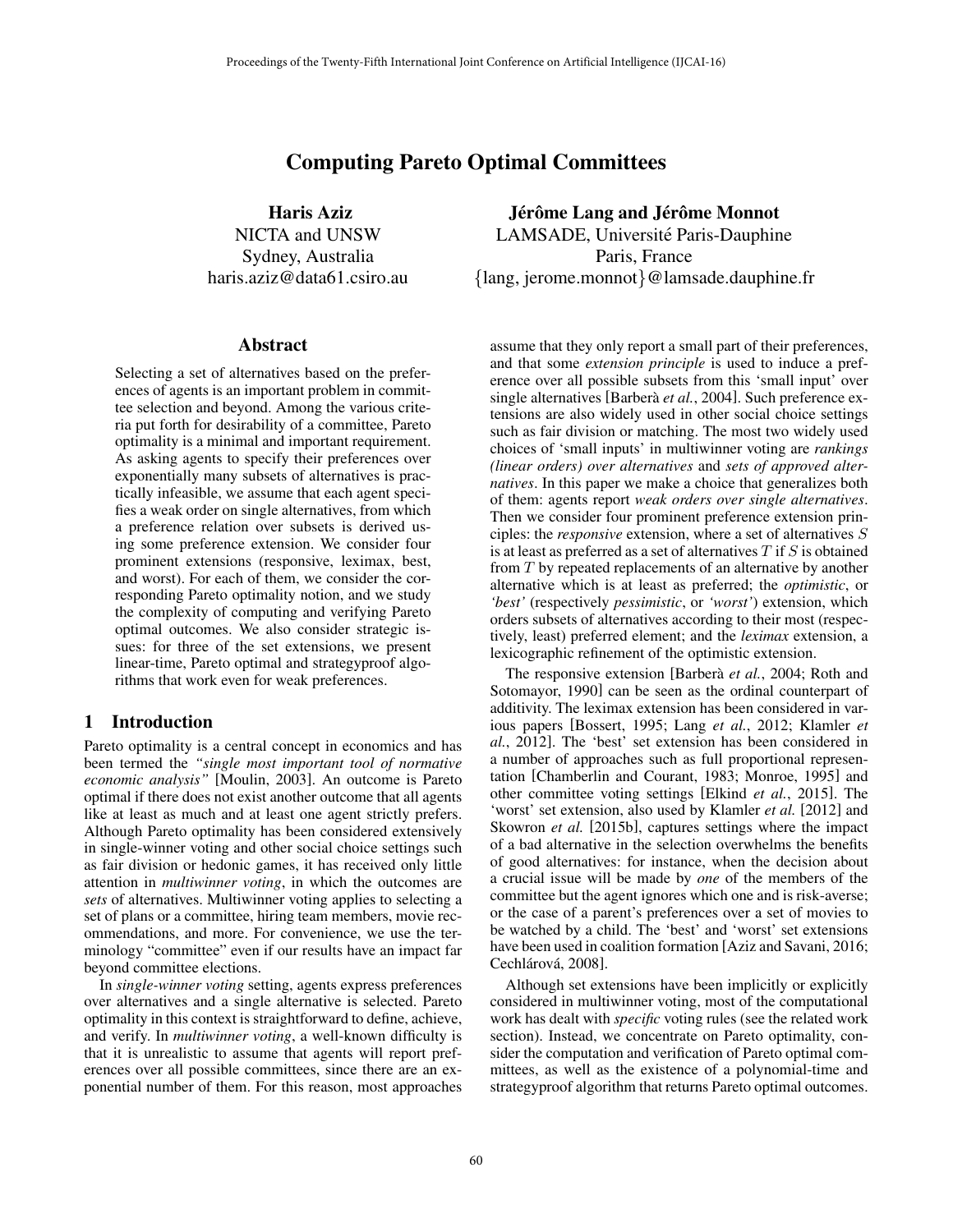|                       | Computation                              | Verification                                                               |
|-----------------------|------------------------------------------|----------------------------------------------------------------------------|
| <b>Set Extension</b>  |                                          |                                                                            |
| Responsive (RS)       | in $P^{IC}$ (Th. 5)                      | $coNP-C$ (Th. 2), $W[2]$ -hard<br>in P—dich. prefs and $tw \leq 2$ (Th. 4) |
| Leximax (LX)          | in $P^{IC}$ (Th. 6)                      | coNP-C (Th. 1), W[2]-hard                                                  |
| Best $(B)$            | NP-hard (Th. 8)<br>in P for strict prefs | $coNP-C$ , $W[2]$ -hard (Th. 7)                                            |
| Worst $(\mathcal{W})$ | in $P^{IC}$ (Th. 10)                     | in $P(Th.9)$                                                               |

Table 1: Complexity of computing and verifying Pareto optimal committees. P<sup>IC</sup> (coined by Christos Papadimitriou in a seminar at Simons Institute in 2015) indicates a class of problems in which agents provide the input and the problems admit a strategyproof and polynomial-time algorithm.

Contributions We consider Pareto optimality with respect to the four aforementioned preference set extensions. We present various connections between the Pareto optimality notions. For each of the notions, we undertake a detailed study of complexity of computing and verifying Pareto optimal outcomes. Table 1 summarizes the complexity results.

An important take-home message of the results is that testing Pareto optimality or obtaining Pareto improvements over status-quo committees is computationally hard even though computing *some* Pareto optimal committee is easy. For responsive and leximax extensions we give a *complete* characterization of the complexity of testing Pareto optimality when preferences are dichotomous and the size of top equivalence class is two: unless  $P = NP$ , Pareto optimality can be tested in polynomial time if and only if the size of the first equivalence classes is at most two. For the 'best' extension, we show that even computing a Pareto optimal outcome is NP-hard. Another interesting contrast with the responsive set extension is that even when preferences are dichotomous and the size of top equivalence class is two, testing Pareto optimality is coNP-complete. In contrast to the other extensions, for the 'worst' extension, both problems of computing and verifying Pareto optimal outcomes admit polynomial-time algorithms.

We also consider the requirement of strategyproofness on top of Pareto optimality. We show that there exist linear-time Pareto optimal and strategyproof algorithms for committee voting even for weak preferences for three of the four set extensions. The algorithms can be considered as careful adaptations of serial dictatorship for committee voting.

# 2 Related Work

A first related stream of work involves studying *specific committee elections rules* from a computational point of view (generally with little or no focus on Pareto optimality). Our focus on determining whether a committee is Pareto optimal or on finding a Pareto optimal committee, is in some sense orthogonal to the study of committee election rules. The simplest (and most widely used) rules for electing a committee, called *best-k* rules, compute a score for each alternative based on the ranks, and the alternatives with the best *k* scores are elected [Elkind *et al.*, 2014; Faliszewski *et al.*, 2016]. Scoring-based extension principles have also been used by Darmann [2013]. Note that the output of a best *k*-rule is obviously Pareto-optimal for the preferences induced by this scoring function, but not necessarily with respect to other set extensions.

Klamler *et al.* [2012] compute optimal committees under a weight constraint for a *single* agent (therefore optimality is equivalent to Pareto optimality), using several preference extensions including 'worst', 'best', and leximax.

The 'best'  $(B)$  extension principle has been used in a number of papers on committee elections by *full proportional representation*, starting with [Chamberlin and Courant, 1983] and studied from a computational point of view in a long series of papers (*e.g.*, [Procaccia *et al.*, 2008; Lu and Boutilier, 2011; Betzler *et al.*, 2013; Skowron *et al.*, 2015a; Elkind and Ismaili, 2015]. These rules obviously output Pareto optimal committees *for B*, but not necessarily for other extensions.

Some works are based on the *Hamming extension*. Each agent specifies his ideal committee and he prefers committees with less Hamming distance from the ideal committee. The Hamming distance notion can be used to define specific rules such as *minimax approval voting* [Brams *et al.*, 2007], which selects the committee minimizing the maximum Hamming distance for the agents. Although the output of minimax approval voting is not always Pareto-optimal for the Hamming extension, there are good Pareto-optimal approximations of it [Caragiannis *et al.*, 2010]. Note that for dichotomous preferences, the Hamming extension coincides with the responsive and the leximax extensions, therefore our computational results for responsive set extension for dichotomous preferences also hold for the Hamming and leximax extensions.

A second line of work concerns understanding the classes of rules that result in Pareto optimal outcomes. Most works along this line bear on a different type of committee elections, called *designated-seat voting*, where candidates must declare the seat they contest [Benoît and Kornhauser, 2010].<sup>1</sup> Results about the existence or non-existence of Pareto optimal rules have been presented [Ozkal-Sanver and Sanver, 2006; Benoît and Kornhauser, 2010; Cuhadaroğlu and Lainé, 2012].

# 3 Setup

We consider a set of agents  $N = \{1, \ldots, n\}$ , a set of alternatives  $A = \{a_1, \ldots, a_m\}$  and a preference profile  $\succsim = (\succsim_1)$  $, \ldots, \sum_{n}$  such that each  $\sum_{i}$  is a complete and transitive relation over A. We write  $a \succsim_i b$  to denote that agent *i* values *a* at least as much as *b* and use  $\succ_i$  for the strict part of  $\succsim_i$ , i.e.,  $a \succ_i b$  iff  $a \succsim_i b$  but not  $b \succsim_i a$ . Finally,  $\sim_i$  denotes *i*'s indifference relation, i.e.,  $a \sim_i b$  iff both  $a \succsim_i b$  and  $b \succsim_i a$ .

The relation  $\succsim_i$  results in equivalence classes  $E_i^1, E_i^2, \ldots, E_i^{k_i}$  for some  $k_i$  such that  $a \succ_i a'$  if  $a \in E_i^l$ and  $a' \in E_i^{l'}$  for some  $l < l'$ . We will use these equivalence classes to represent the preference relation of an agent as a preference list  $i : E_i^1, E_i^2, \ldots, E_i^{k_i}$ . For example, we will denote the preferences  $a \sim_i b \succ_i c$  by the list  $i : \{a, b\}, \{c\}$ . An agent *i*'s preferences are *strict* if the size of each equivalence class is 1. An agent *i*'s preferences are

<sup>&</sup>lt;sup>1</sup>If there are exactly two candidates per seat, then designated voting is equivalent to *multiple referenda*, where a decision has to be taken on each of a series of yes-no issues.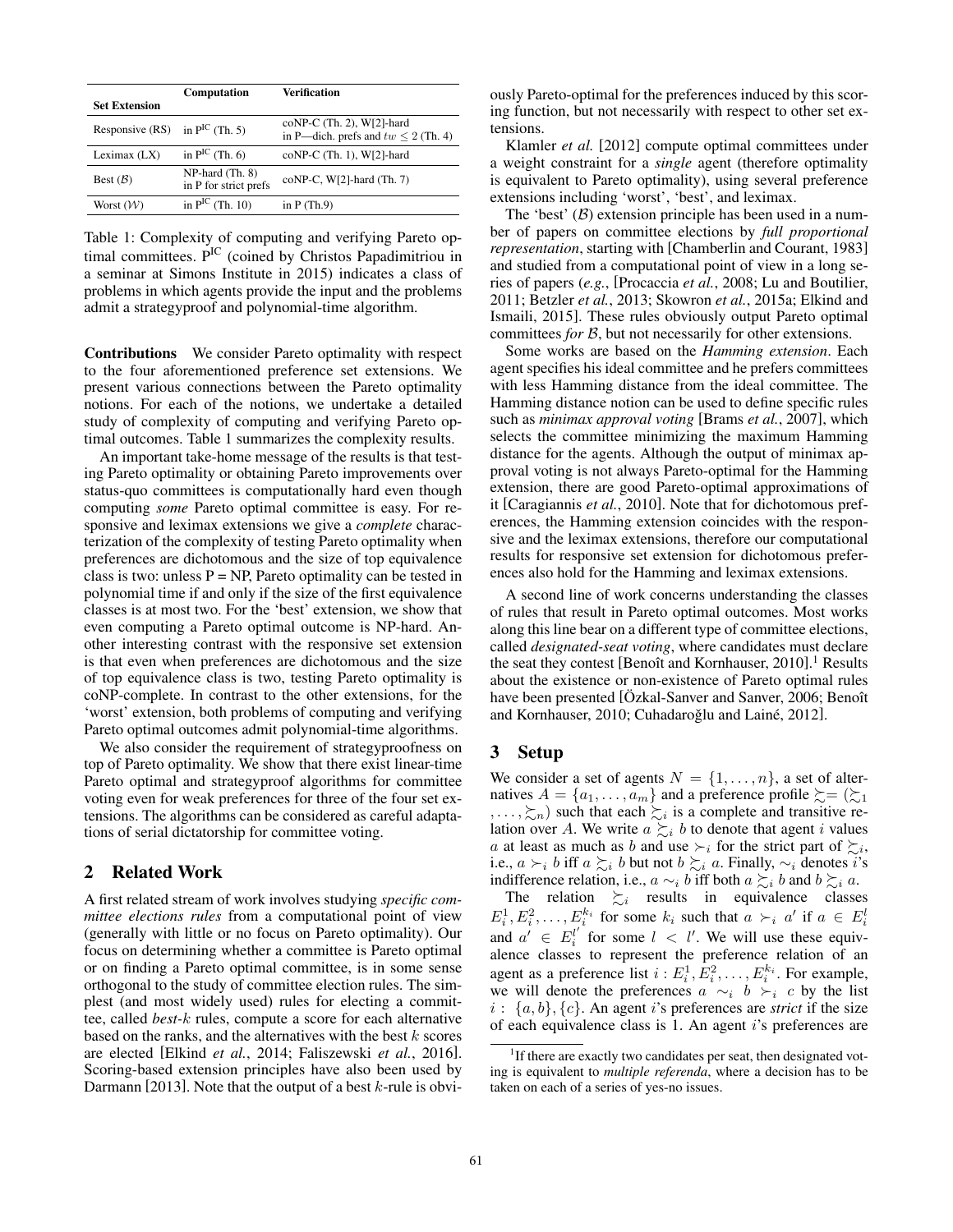*dichotomous* if he partitions the alternatives into just two equivalence classes, i.e.,  $k_i = 2$ . Let  $Topwidth(\succsim)$  be the maximum size of the most preferred equivalence class, i.e.,  $T \text{ or } \text{ } inth(\succsim) = \max_{i \leq n} |E_i^1|$ . For any  $S \subseteq A$ , we will denote by  $\max_{\succ_i} (S)$  and  $\min_{\succ_i} (S)$  the alternatives in *S* that are maximally and minimally preferred by *i* respectively. Thus, if *q* and *r* are respectively the smallest and the largest indices such that  $E_i^q \cap S \neq \emptyset$  and  $E_i^r \cap S \neq \emptyset$ , then  $\max_{\succsim_i} (S) = E_i^q \cap \dot{S}$  and  $\min_{\succsim_i} (S) = E_i^r \cap S$ . For  $k \leq m$ ,  $\text{let } S_k(A) = \{ W \subseteq A : |W| = k \}.$ 

# 4 Set Extensions and Pareto Optimality

Set Extensions *Set extensions* are used for reasoning about the preferences of an agent over *sets* of alternatives given their preferences over single alternatives. For fixed-size committee voting, the *responsive extension* is very natural and has been applied in various matching settings as well [Barbera` *et al.*, 2004; Roth and Sotomayor, 1990]. For all  $V, W \in S_k(A)$ , we say that  $W \succsim_i^{RS} V$  if and only if there is an injection  $f$  from *V* to *W* such that for each  $a \in V$ , agent *i* weakly prefers  $f(a)$ to *a*, i.e.  $f(a) \succeq_i a$ .

We define the 'best' set extension and the 'worst' set extension which are denoted *B* and *W* respectively. For all  $W, V \in S_k(A), W \succeq_i^B V$  if and only if  $w \succeq_i v$  for  $w \in \max_{\Sigma_i}(W)$  and  $v \in \max_{\Sigma_i}(V)$ . On the other side,  $W \succsim_i^W V$  if and only if  $w \succsim_i v$  for  $w \in \min \succsim_i(W)$  and  $v \in \min_{\succ_i} (V)$ .

In the *leximax (LX)* extension, an agent prefers a committee that selects more alternatives from his most preferred equivalence class, in case of equality, the one with more alternatives for the second most preferred equivalence class, and so on. Formally,  $W \succ_i^{LX} V$  iff for the smallest (if any) *l* with  $|W \cap E_i^l| \neq |V \cap E_i^l|$  we have  $|W \cap E_i^l| > |V \cap E_i^l|.$ <sup>2</sup>

Efficiency based on Set Extensions With each set extension  $\mathcal{E}$ , we can define Pareto optimality with respect to  $\mathcal{E}$ . A committee  $W \in S_k(A)$  is *Pareto optimal* with respect to  $\mathcal{E}$ , or simply *E*-efficient, if there exists no committee  $W' \in S_k(A)$ such that  $W' \succeq_i^{\mathcal{E}} W$  for all  $i \in N$  and  $W' \succeq_i^{\mathcal{E}} W$  for some  $i \in N$ . Note that for each of our set extensions,  $\mathcal{E}$ -efficiency coincides with standard Pareto optimality when  $k = 1$ . An outcome is a Pareto improvement over another if each agent weakly improves and at least one agent strictly improved.

In Figure 1, we illustrate the relations between the different efficiency notions. In one case, The inclusion relation follows from the fact that  $\succsim_i^{LX}$  is a refinement of  $\succsim_i^{RS}$ . Most of the other observations can be proved by small examples consisting of two or three agents.

We also make the following general observation.

Lemma 1. *If there is a polynomial-time algorithm to compute a Pareto improvement over a committee, then there exists a polynomial-time algorithm to compute an E-efficient committee under set extensions*  $\mathcal{E} \in \{RS, LX, W, B\}.$ 



Figure 1: Relations between the four notions of efficiency. An arrow from  $\mathcal{E}_1$  to  $\mathcal{E}_2$  means that  $\mathcal{E}_1$ -efficiency implies  $\mathcal{E}_1$ efficiency; a dashed line means there always exists a committee that is both  $\mathcal{E}_1$ - and  $\mathcal{E}_2$ -efficient; absence of arrow or line means that the sets of  $\mathcal{E}_1$ - and  $\mathcal{E}_2$ -efficient committees can be disjoint.

*Proof.* Here, we start from any committee and we recursively apply Pareto improvement until we reach a Pareto optimal committee. For the 'best' and 'worst' extensions, there can be at most *mn* Pareto improvements because for one agent there can be at most *m* improvements. Since an *RS*-improvement implies an *LX*-improvement, let us bound the number of *LX*-improvements. The maximum number of improvements is when we start from the set of worst alternatives and move to the set of best alternatives. The number of movements for the best alternative in the set is at most *m*, and similarly for other alternatives. Thus there can be at most  $m<sup>2</sup>$  improvements and in total there can be *nm*<sup>2</sup> Pareto improvements.  $\Box$ 

We end this section by observing that, under any of the set extensions we consider, a set of Pareto optimal alternatives may be Pareto dominated. Consider the following example.

## Example 1.

| 1 : a, c, b, d | 2:a,d,b,c |
|----------------|-----------|
| 3:b,c,a,d      | 4:b,d,a,c |

*The set {c, d} consists of Pareto optimal alternatives but is Pareto dominated by {a, b} under any of our set extensions.*

### 5 Responsive Set Extension

There is a trivial way to achieve Pareto optimality under the responsive set extension by taking any decreasing scoring vector consistent with the ordinal preferences, finding the total score of each alternative and returning the set of *k* alternatives with the maximum scores. For instance, on Example 1, the outcome of the rule that outputs the alternatives with the best *k* Borda scores is *{a, b}*.

Theorem 1. *A Pareto optimal committee under the responsive set extension committee can be computed in linear time.*

In many situations, one may already have a status-quo committee and one may want to find a Pareto improvement over it. This problem of testing Pareto optimality and finding a Pareto improvement under the responsive set extension turns out to be a much harder task. Note that if there exists a polynomial-time algorithm to compute a Pareto improvement, then it means that testing Pareto optimality is also polynomial-time solvable.

Theorem 2. *Checking whether a committee is Pareto optimal under the responsive set extension is coNP-complete, even for dichotomous preferences and*  $T$ *opwidth* $(\succcurlyeq) \geq 3$ *, or for strict preferences.*

<sup>&</sup>lt;sup>2</sup>One could define in a similar way a *leximin* refinement of  $\succsim^{\mathcal{W}}$ . For the sake of brevity we do not consider such a refinement here.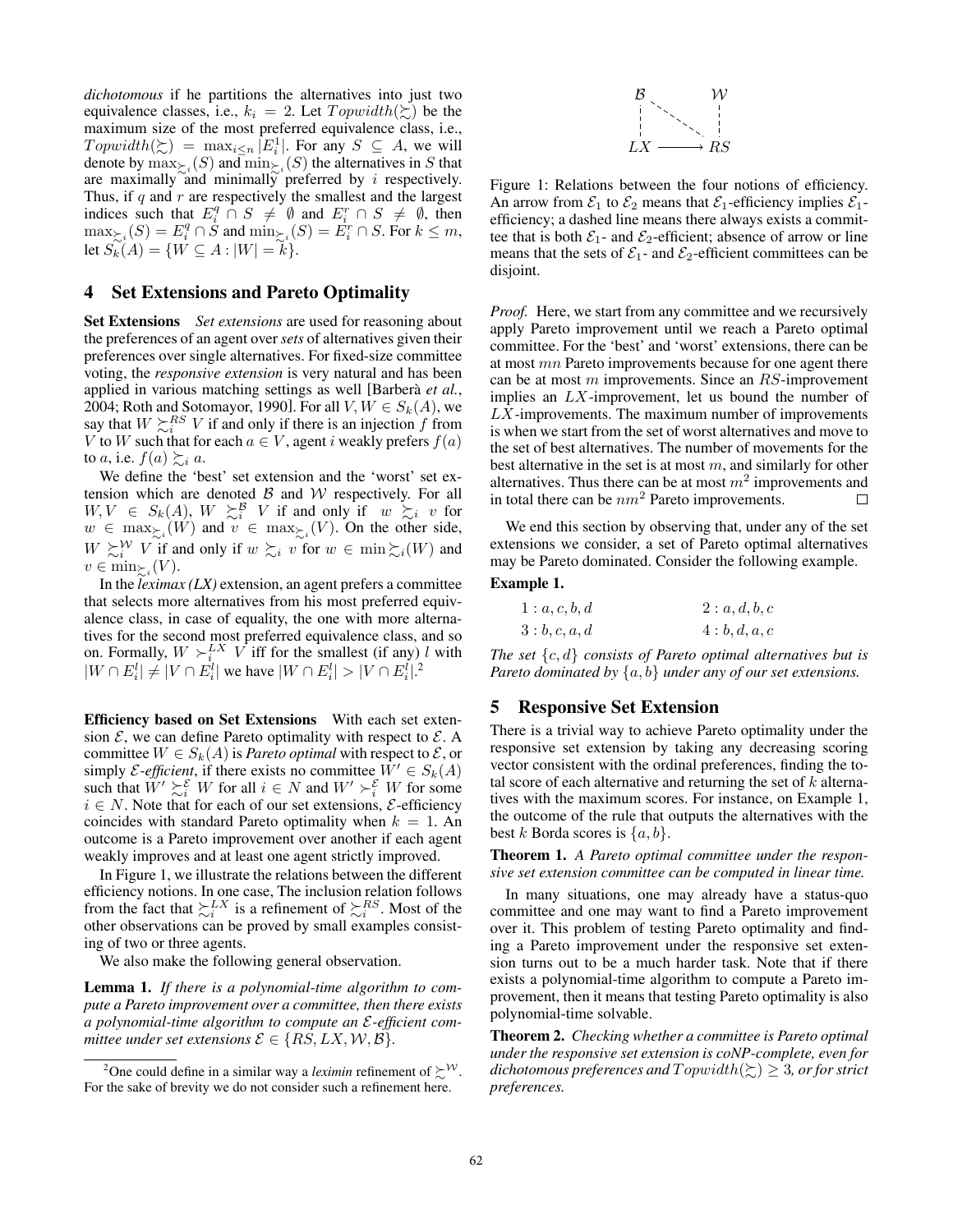*Proof.* We only present the case where  $T$ *opwidth*( $\succeq$ ) = 3. The reduction is from the NP-complete problem VERTEX COVER [Garey and Johnson, 1979]. Given a simple graph  $G = (V, E)$ , the MINIMUM VERTEX COVER problem consists in finding a subset  $C \subseteq V$  of minimum size such that every edge  $e \in E$  is incident to some node of *C*. Its decision version VERTEX COVER consists, given a simple graph  $G = (V, E)$  and an integer *k*, of deciding if there exists a vertex cover  $C \subseteq V$  of  $G$  with  $|C| \leq k$ .

Let  $\langle (V, E), k \rangle$  be an instance of VERTEX COVER, with [*x, y*] being one arbitrary edge in *E*. We build the following instance of Pareto optimality under *RS*:

- $N = \bigcup_{e \in E} N_e \cup \{a\}$ , where for each edge  $e \in E$ ,  $N_e$  is a set of *k* agents, and *a* is a special agent.
- $A = V \cup D$ , where  $D = \{d_1, \ldots, d_k\}$ .
- For each  $e = [u, v] \in E$ , the preferences of agent  $e^i$ , for  $i = 1, \ldots, k$ , and of agent *a*, are

$$
e^i: \{u, v, d_i\}, (D - d_i) \cup (V \setminus \{u, v\})
$$
  

$$
a: \{x, y\}, D \cup (V \setminus \{x, y\})
$$

The reduction is clearly done within polynomial time and preferences are dichotomous. We can check easily that committee *D* (of size *k*) is not Pareto optimal under *RS* if and only if there exists a vertex cover of *G* of size at most *k*.

For strict preferences, in the previous reduction we replace  $\{u, v, d_i\},\ldots$  by  $\{u\}, \{v\}, \{d_i\},\ldots$  in the preferences of  $e^i$ . It is easy to see that the proof is similar.

Using a similar reduction from the HITTING SET problem, we can also prove Theorem 3 that concerns a parametrized complexity intractability result [Downey and Fellows, 2013]. HITTING SET is defined as follows: given a ground set *X* of elements, and a collection  $C = \{C_1, \ldots, C_\ell\}$  of subsets of *X*, does there exist a  $H \subset X$  such that  $|H| \leq k$  and  $H \cap C \neq \emptyset$ for all  $C \in \mathcal{C}$ ?

Theorem 3. *Checking whether a committee is Pareto optimal under the responsive set extension is W[2]-complete under parameter k, even for dichotomous preferences.*

For dichotomous preferences we present a complete characterization of the complexity according to the  $T$ *opwidth*( $\succeq$ ) parameter. If  $Topwidth(\succsim)=1$ , then in any Pareto improvement over committee *D*, any alternative in *D* that is most preferred by some agent needs to be remain selected, and therefore the problem of checking *RS*-efficiency is easy. If  $T \text{ or } \text{ord}th(\succsim) \geq 3$ , from Theorem 2, the problem is hard. Remains the case  $T$ *opwidth*( $\succeq$ ) = 2.

Theorem 4. *For dichotomous preferences, a Pareto improvement over a committee with respect to the responsive set extension can be computed in polynomial time when*  $T$ *opwidth*( $\succsim$ )  $\leq$  2*.* 

*Proof.* Consider a preference profile  $\succeq = (\succsim_1, \ldots, \succsim_n)$ where each  $\sum_i$  is dichotomous and verifies  $Topwidth(\Sigma)$  = 2, and let  $D \in S_k(A)$ . For each  $i \in N$ , let  $(E_i^1, E_i^2)$  be the partition associated with  $\succsim_i$ .

First, if for all  $i \in N$ ,  $E_i^1 \subseteq D$ , then *D* is obviously *RS*efficient. Assume it is not the case, that is, (1) for some  $i \in N$ ,  $E_i^1 \setminus D \neq \emptyset$ . Let

- $N' = \{i \in N : E_i^1 \cap D = E_i^1\}, W' = \cup_{i \in N'} E_i^1$  (by construction,  $W' \subseteq D$ ), and  $k' = |W'|$ .
- $N'' = \{i \in N \setminus N' : E_i^1 \cap (D \setminus W') \neq \emptyset\}$  and  $A'' = \bigcup_{i \in N''} E_i^1.$

Now, we build a graph  $G = (V, E)$  with  $V = \{v_1, \ldots, v_r\}$ isomorphic to  $A''$ , and  $[v_p, v_q] \in E$  iff  $E_i^1 = \{a_p, a_q\}$  for some  $i \in N''$ : each edge of *G* corresponds to the top two alternatives of some agent, provided one of them is in  $D\backslash W'$ . Let  $\tau(G)$  be the size of an optimal vertex cover of *G*.

We first claim that there is a Pareto improvement over *D* if and only if one of follows two conditions is satisfied:

- $(i) \tau(G) < k k'$ , or
- $(iii) \tau(G) = k k'$ , and there is an optimal vertex cover of *G* containing either at least an element of  $E_i^1$  for some  $i \notin N' \cup N''$ , or two elements of  $E_i^1$  for some  $i \in N''$ .

We first show that (i) and (ii) are sufficient. If (i) holds then take a committee corresponding to a minimum vertex cover of *G*, add to it the *k'* alternatives of *W'*, and add  $(k - k') - \tau(G)$ alternatives, with at least one in  $\cup_i (E_i^1 \setminus D)$ ; this is possible because of (1). If (ii) holds, then take a committee corresponding to a minimum vertex cover of *G*, and add to it the  $k<sup>′</sup>$  alternatives of *W'*. In both cases, the obtained committee contains  $E_i^1$  for all  $i \in N'$ , contains at least one element of  $E_i^1$  for all  $i \in N'$ , and contains either two elements of  $E_i^1$  for some  $i \in N''$ , or an element of  $E_i^1$  for some  $i \notin N \cup N''$ . Therefore it is a Pareto-improvement over *D*.

Now, we show that (i) and (ii) are necessary. Let  $W \in$  $S_k(A)$  be a Pareto improvement of *D* containing a maximum number of alternatives from *D*. We have the following two properties:  $W' \subseteq W$  and  $W \setminus W'$  is a vertex cover of *G*.  $W' \subseteq W$  holds, since otherwise there would be an  $i \in N'$ such that  $W' \succeq_i^{RS} W$  does not hold. For similar reasons,  $C' = (W \setminus W') \cap A''$  is a vertex cover of *G*. If  $|(W \setminus W') \cap A''|$  $A''$   $|< \tau(G)$ , then by adding to it any set of  $D \setminus C'$  of size  $k$  $k' - \tau(G)$  we obtain a set of size *k* which constitutes a Pareto improvement of *D* because now,  $E_i^1 \subseteq W$  for some  $i \in N''$ .  $\text{If } |(W \setminus W') \cap A''| = \tau(G), \text{ then } (W \setminus W') \cap A'' = W \setminus W'$ and necessarily either  $E_i^1 \cap C \neq \emptyset$  for some  $i \notin (N' \cup N'')$ or  $E_i^1 \subseteq C$  for some  $i \in N''$ .

It remains to be shown that (i) and (ii) can be checked in polynomial time. (i) can be done in polynomial-time because *G* is bipartite: indeed, by construction, *G* is two-colorable with color sets  $A'' \cap D$  and  $A'' \setminus D$ , and by König's theorem, for bipartite graphs, the problem of finding the minimum vertex cover is equivalent to computing a maximum matching, hence solvable in polynomial time. As for (ii), if  $\tau(G) = k - k'$ , we have to check whether for some optimal vertex cover *C* of *G*, either (ii.1)  $E_i^1 \cap C \neq \emptyset$  holds for some  $i \notin (N' \cup N'')$ , or (ii.2)  $E_i^1 \subseteq C$  for some  $i \in N''$ . In order to check (ii.1), for each  $i \notin (N' \cup N'')$  such that there exists  $x \in E_i^1 \cap A$ <sup>*u*</sup>, we transform *G* into a new bipartite graph  $G_{\{x\}}$ where we add a new vertex  $x'$  and an edge  $[x, x']$ . In order to check (ii.2), for each  $i \notin N''$ , let  $E_i^1 = \{x, y\}$ ; we transform *G* into a new bipartite graph  $G_{\{x,y\}}$  where we add two new vertices  $x'$  and  $y'$ , and two edges  $[x, x']$  and  $[y, y']$ . Finally, we test if  $\tau(G) = \tau(G_{\{x\}})$  or if  $\tau(G) = \tau(G_{\{x,y\}})$  for one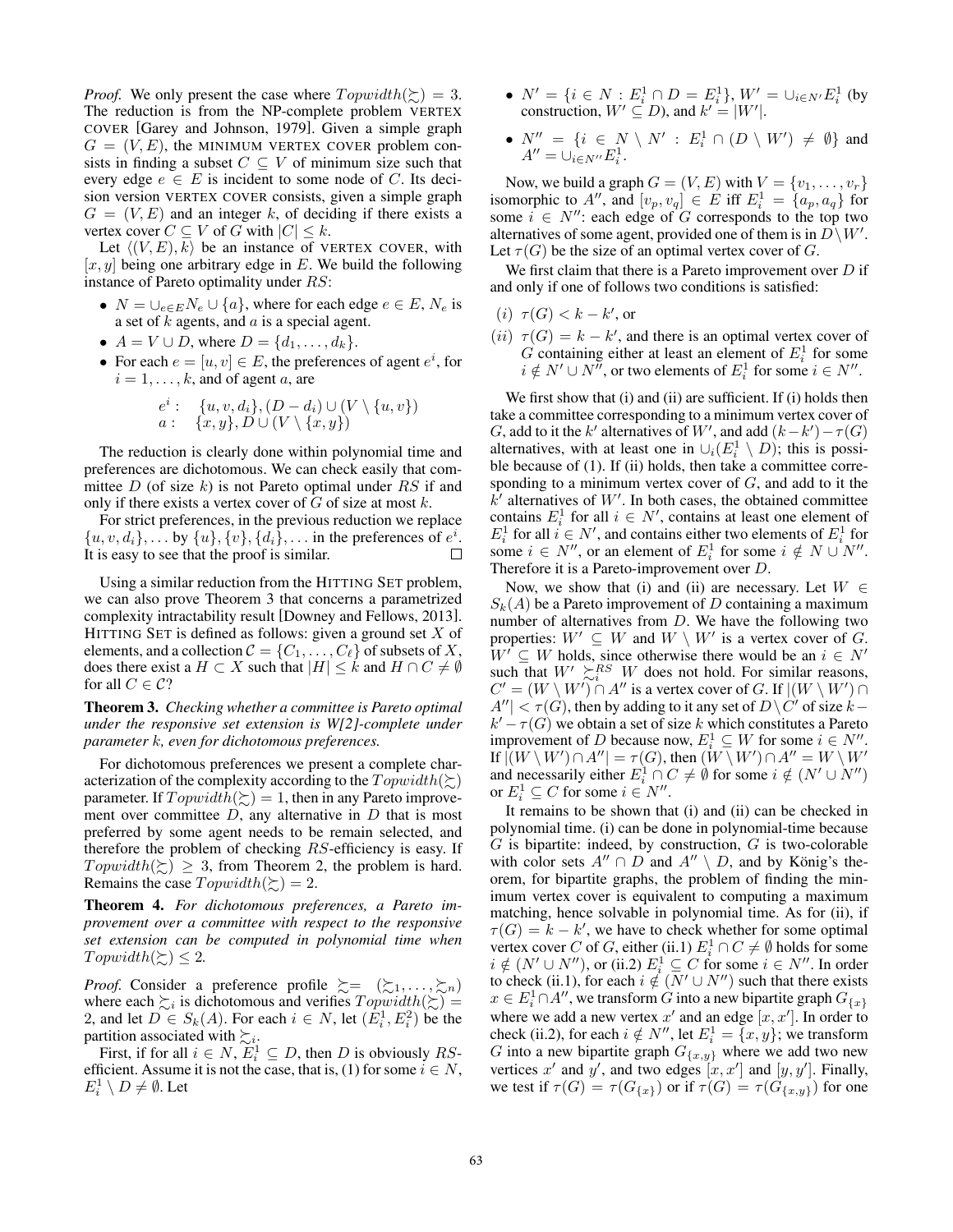of these graphs, because all optimal vertex covers of  $G_{\{x\}}$  (respectively  $G_{\{x,y\}}$  must contain *x* (respectively  $\{x,y\}$ ).  $\Box$ 

Example 2. *We illustrate the algorithm in the proof of Theorem 4. Let*  $k = 2$  *and consider the dichotomous profile, where we specify only the top equivalence class of each agent:*

1: 
$$
\{a, c\}
$$
  
2:  $\{b, c\}$   
3:  $\{b, d\}$   
4:  $\{d, e\}$   
5:  $\{e, f\}$ 

*Let*  $D = \{a, b\}$ *. We have*  $N' = W' = \emptyset$ *,*  $k' = 0$ *,*  $D \setminus W' = \{a, b\}$ ,  $N'' = \{1, 2, 3\}$ , and  $A'' = \{a, b, c, d\}$ . We *construct the graph*  $G = (V, E)$ :  $V = \{v_a, v_b, v_c, v_d\}$  and  $E = \{\{v_a, v_c\}, \{v_b, v_c\}, \{v_b, v_d\}\}\$ . We have  $\tau(G) = 2 =$  $k - k'$ . Now we consider the four graphs  $G_{\{d\}}$ , resulting from *the addition to G of a new vertex*  $v_{d'}$  *and edge*  $[v_d, v_{d'}]$ *, and*  $G_{\{a,c\}}$ *,*  $G_{\{b,c\}}$  and  $G_{\{b,d\}}$ *:*  $G_{\{a,c\}}$  *results from the addition to G of two new vertices*  $v_a$ ,  $v_{c}$  *and edges*  $[v_a, v_{a}]$  *and*  $[v_c, v_{c}$ <sup>*,*</sup> $]$ *, etc. Two of these graphs have an optimal cover of size 2:*  $G_{\{d\}}$ *, with optimal cover*  $\{v_c, v_d\}$ *, and*  $G_{\{b,c\}}$ *, with optimal cover*  $\{v_b, v_c\}$ *. Therefore,*  $\{c, d\}$  *and*  $\{b, c\}$  *are RS-Paretoimprovements over {a, b}, and {a, b} is not RS-efficient.*



Note that finding an algorithm that computes a Pareto improvement over a committee can be used to decide whether a given a committee *D* of size *k*, is Pareto optimal under the responsive set extension.

Pareto optimality and Strategyproofness We now try to achieve both *RS*-efficiency and strategyproofness simultaneously. A mechanism is strategyproof if no agent can get a more preferred outcome by misreporting his/her preference.

A naive way of achieving *RS*-efficiency and Pareto optimality is to enumerate the list of possible winning sets and implement serial dictatorship over the possible outcomes as is done in voting [Aziz *et al.*, 2013b]. However, the number of possible outcomes is exponential and responsive preferences result in a partial order over the possible winning sets and not a complete and transitive order. This problem is solved by Algorithm 1 which can be viewed as a computationally efficient serial dictatorship.

Theorem 5. *There exists a linear-time and strategyproof algorithm that returns a committee that is Pareto optimal under the responsive set extension.*

Proof. Consider Algorithm 1. We show that at each stage i', agent  $\pi(i')$ , implicitly refines the set of feasible committees to the maximal set of most preferred outcomes from the set by providing additional constraints. This is true for the base case  $i' = 1$ . Now assume it holds from 1 to *i*'. Note that *L* contains all those alternatives that are strictly less preferred by agents in  $\{\pi(1), \ldots, \pi(i')\}$  than the ones they respectively *fixed*. Moreover, each agent in  $\{1, \ldots, \pi(i')\}$  is indifferent between the alternatives in L. As for  $\pi(i'+1)$ , he fixes the

**Input:**  $(N, A, \succeq, k,$  permutation  $\pi$  of *N*) Output:  $W \in S_k(A)$ . <sup>1</sup> *L* (last set to be refined)  $\leftarrow$  *A*<br><sup>2</sup> *r* (number of alternatives vet to 2 *r* (number of alternatives yet to be fixed)  $\leftarrow k$ ;  $W \leftarrow \emptyset$ <br>3 *i'* (index of the permutation  $\pi$ )  $\leftarrow$  1 3 *i*<sup> $\prime$ </sup> (index of the permutation  $\pi$ )  $\longleftarrow$  1 4 while  $r \neq 0$  or  $i' \neq n$  do  $5$  Agent  $i = \pi(i')$  selects first *t* equivalence classes such that  $|\bigcup_{j=1}^{t} E_i^j \cap L| \geq r$  and  $|\bigcup_{j=1}^{t-1} E_i^j \cap L| < r$ . 6 *W*  $\leftarrow$  *W*  $\cup$   $(\bigcup_{j=1}^{t-1} E_i^j \cap L)$  (we say agent *i fixes* the alternatives in  $\bigcup_{j=1}^{t-1} E_i^j$ ;  $r \longleftarrow |\bigcup_{j=1}^{t} E_i^j \cap L| - |\bigcup_{j=1}^{t-1} E_i^j \cap L|$ 8  $L \leftarrow E_i^t; r_{i'} \leftarrow r$ 9 Increment  $i'$  by one <sup>10</sup> if *r >* 0 then

11 pick any 
$$
r
$$
 alternatives from  $L$  and add them to  $W$  12 return  $W$ 

#### Algorithm 1: Committee Voting Serial Dictatorship

best  $|\bigcup_{j=1}^{t-1} E^j_{\pi(i'+1)} \cap L|$  alternatives in *L* where *t* is the value such that  $|(\bigcup_{j=1}^{t} E_{\pi(i'+1)}^{j}) \cap L| \geq r_{i'}$  and  $|\bigcup_{j=1}^{t-1} E_{\pi(i'+1)}^{j} \cap L|$  $|L|$  <  $r_i$ . For  $E^t_{\pi(i'+1)}$ , the agent only requires that  $r_{i'+1}$  =  $|((\bigcup_{j=1}^{t-1} E_{\pi(i'+1)}^j) \cap L| - |((\bigcup_{j=1}^{t-1} E_{\pi(i'+1)}^j) \cap L|)$  alternatives are selected from his equivalence class  $E^t_{\pi(i'+1)}$  which is ensured by the definition of the algorithm. It follows from the argument that the returned set is Pareto optimal under the responsive set extension. For strategyproofness, when an agent  $\pi(i')$  turn comes, it only has a choice over *fixing* the alternatives in *L* and requiring  $r_i$  alternatives from his equivalence class  $E^t_{\pi(i')}$ . In this case the algorithm already chooses one of the best possible committees for the agent.

Note that for  $k = 1$ , the algorithm is equivalent to serial dictatorship as formalized by Aziz *et al.* [2013a]. Note that a committee that is Pareto optimal under the responsive set extension may not be a result of serial dictatorship. This holds even for  $k = 1$  and the basic voting setting.

The problem with the serial dictatorship algorithm formalized is that it overly favours the agent that is the first in the permutation. One way to limit his power is to let him choose only  $\lceil k/n \rceil$  alternatives. We note that this attempt at having a fairer extension of serial dictatorship comes at an expense because strategyproofness is compromised. Consider the profile in which 1 has preferences *a, b, c* and 2 has preferences  $a, c, b$ . For  $k = 2$ , and permutation 12, the outcome is  $\{a, c\}$ . But if agent 1 reports  $b, a, c$ , then the outcome is  $\{a, b\}$ .

## 6 Leximax Set Extension

We point out that for dichotomous preferences, the responsive set extension coincides with the leximax set extension. Hence we get a corollary of our results for responsive preferences:

Corollary 1. *Checking whether a committee is LX-efficient is coNP-complete, even for dichotomous preferences and*  $T$ *opwidth*( $\geq$ )  $\geq$  3*.* 

Note that Algorithm 1 returns a *LX*-efficient committee. Theorem 6. *There exists a linear-time and strategyproof algorithm that returns a LX-efficient committee.*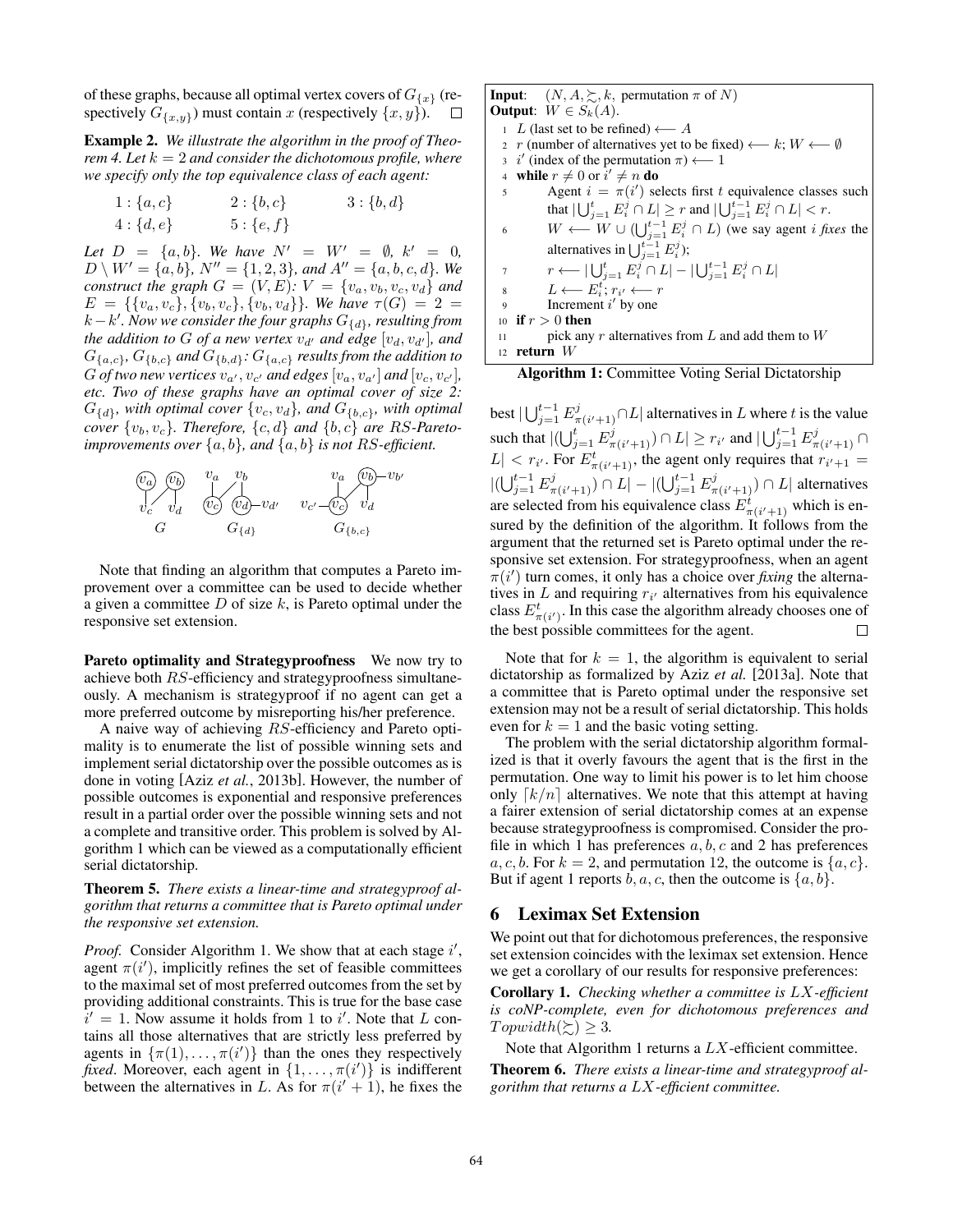# 7 'Best' Set Extension

Next, we consider Pareto optimality with respect to *B*, which has been used for defining many rules (see Section 2).

Theorem 7. *Unless P*=*NP, there is no polynomial-time algorithm to compute a Pareto improvement over a committee with respect to B, even for dichotomous preferences and*  $T$ *opwidth*( $\succeq$ ) = 2*.* 

*Proof.* We show that if it is not the case, then we can solve polynomially the vertex cover decision problem. Consider an instance of VERTEX COVER given by a simple graph  $G = (V, E)$  with  $V = \{v_1, \ldots, v_q\}$  and  $E = \{e_1, \ldots, e_r\}$ , and an integer *k*. Assume the existence of a polynomial-time algorithm Algo that computes a Pareto improvement over a committee with respect to *B* when  $Topwidth(\succeq) \leq 2$ : given a profile  $\succsim$  and a set of *k* alternatives *W*, Algo( $\succsim$ , *W*) returns, in time polynomial in  $| \succsim$   $|$ , Yes if *W* is Pareto optimal with respect to *B*, and otherwise returns a *k*-set *U* of alternatives which Pareto dominates *W*. We will now prove by applying at most *n* times Algo with different inputs that we can decide in polynomial if *G* has a vertex cover  $C \subseteq V$ of *G* with  $|C| \leq k$ . We construct the following profile *P*:

- The set of agents is  $N = \{1, \ldots, q + r k\}$ , where agent  $i \leq r$  corresponds to edge  $e_i \in E$ .
- The set of  $2q k$  alternatives is  $A = V \cup D$  where  $D = \{d_1, \ldots, d_{q-k}\}.$
- Let  $e_i = [u, v] \in E$  be an edge of *G*; the preferences of agent *i* for  $i = 1, \ldots, r$  are:

$$
i: \{u, v\}, D \cup (V \setminus \{u, v\}).
$$

The preferences of the last set of  $q - k$  agents  $\{r +$  $1, \ldots, q + r - k$  are given by: for  $i = 1, \ldots, q - k$ ,

$$
r+i: d_i, V\cup (D\setminus\{d_i\}).
$$

The reduction is clearly done within polynomial time and the set of preferences given by  $\succsim$  are dichotomous.

Consider the following inductive procedure:  $W_0 = V$  and for  $i \geq 1$ ,  $W_i = \text{Algo } (\succsim, W_{i-1})$  if  $W_{i-1}$  is not Pareto optimal with respect to  $\beta$ , otherwise we return  $W_{i-1}$ . Let  $W = W_{n-k}$  be the solution output after  $n - k$  calls. Because Algo is polynomial, the whole procedure is polynomial.

We claim that *G* has a vertex cover of size *k* iff  $D \subseteq W$ . We will first prove by induction that at each step *i*,  $W_i \setminus D$  is a vertex cover of *G*. For the initial step, it is valid because *V* is a vertex cover of *G*. Assume that it is true for  $i < n - k$ and let us prove that  $W_{i+1} \setminus D$  is a vertex cover of *G*. If it is not the case, some edge  $e_j = [u, v] \in E$  is not covered. By assumption,  $e_j$  is covered by  $W_i \setminus D$ . This implies  $W_i \succ_j^B W_{i+1}$ , which is a contradiction. Hence,  $W_{i+1} \succ_{j}^B$ *W*<sub>*i*</sub>. From this hypothesis, we deduce  $D \setminus W_{i+1} \succsim_j^B D \setminus W_i$ for  $j = n + 1, \ldots, 2n - k$  with a strict preference for some agent. Equivalently,  $D \setminus W_i \subset D \setminus W_{i+1}$ . In conclusion, after *n* – *k* recursive calls,  $|W \setminus D| \leq k$  if and only if  $D \subseteq W$ .  $\Box$ 

Theorem 8. *Computing a B-efficient committee is NP-hard, even for dichotomous preferences.*

*Proof.* We give a reduction from HITTING SET. Let  $N =$  $\{1, \ldots, \ell\}, A = X$  and for each  $i \in N$ , *i*'s dichotomous preferences are  $i: C_i, (X \setminus C_i)$ . If there exists a polynomialtime algorithm to compute a *B*-efficient committee, it will return a committee in which each agent gets a most preferred alternative if such a committee exists. But such a committee corresponds to a hitting set of size *k*. П

### 8 'Worst' Set Extension

In contrast to all the other set extensions considered in the paper, Pareto optimality with respect to the 'worst' set extension can be checked in polynomial time.

Theorem 9. *There exists a polynomial-time algorithm that checks whether there a committee is W-efficient and computes a Pareto improvement over it if possible.*

*Proof.* Let  $W \in S_k(A)$ . For each  $i \in N$ , let  $E_i^{t_i}$  be the least preferred equivalence class such that  $E_i^{t_i} \cap W \neq \emptyset$ . We want to check whether there is a *k*-set *D* of alternatives in which at least some agent  $i \in N$  gets a strictly better outcome and all the other agents get at least as preferred an outcome. We check this as follows. For  $i \in N$ , let  $B_i = A \setminus (\bigcup_{\ell=i_i}^{k_i} E_i^{\ell}) \cup$  $\bigcup_{j \in N \setminus \{i\}} \bigcup_{\ell=t_j+1}^{k_j} E_j^{\ell}$ . We check whether  $|B_i| \ge k$  or not. If  $|B_i| \geq k$ , we know that there exists a subset of  $B_i$ , that is strictly more preferred by  $i \in N$  and at least as preferred by each agent. If  $|B_i| < k$ , then this means that a Pareto improvement with *i* strictly improving is only possible if the size of the winning set is less than *k* which is not feasible.  $\square$ 

We now consider strategyproofness together with *W*efficiency. We first note that Algorithm 1 may not return a *W*-efficient outcome. However, we construct a suitable strategyproof and *W*-efficient by formalising an appropriate serial dictatorship algorithm for the worst set extension.

Theorem 10. *There exists a linear-time and strategyproof algorithm that returns a W-efficient committee.*

*Proof.* Consider the agents in a permutation  $\pi$ . The set of alternatives  $A'$  is initialized to  $A$ . We reduce the set  $A'$  while ensuring that it of size at least *k*. The next agent *i* in the permutation comes and deletes the maximum number of least preferred equivalence classes from his preferences and the corresponding alternatives in *A'* while ensuring that  $|A'| \geq k$ . Each successive agent in the permutation gets a most preferred outcome while ensuring that agents before him in the permutation get at least as preferred an outcome as before. Thus the algorithm is strategyproof and Pareto optimal with respect to the 'worst' set extension.  $\Box$ 

### 9 Conclusions

We considered Pareto optimality in multi-winner voting with respect to a number of prominent set extensions. We presented results on the relations between the notions as well as complexity of computing and verifying Pareto optimal outcomes. Further directions of future work include considering Pareto optimality with respect to other set extensions [Brandt and Brill, 2011].